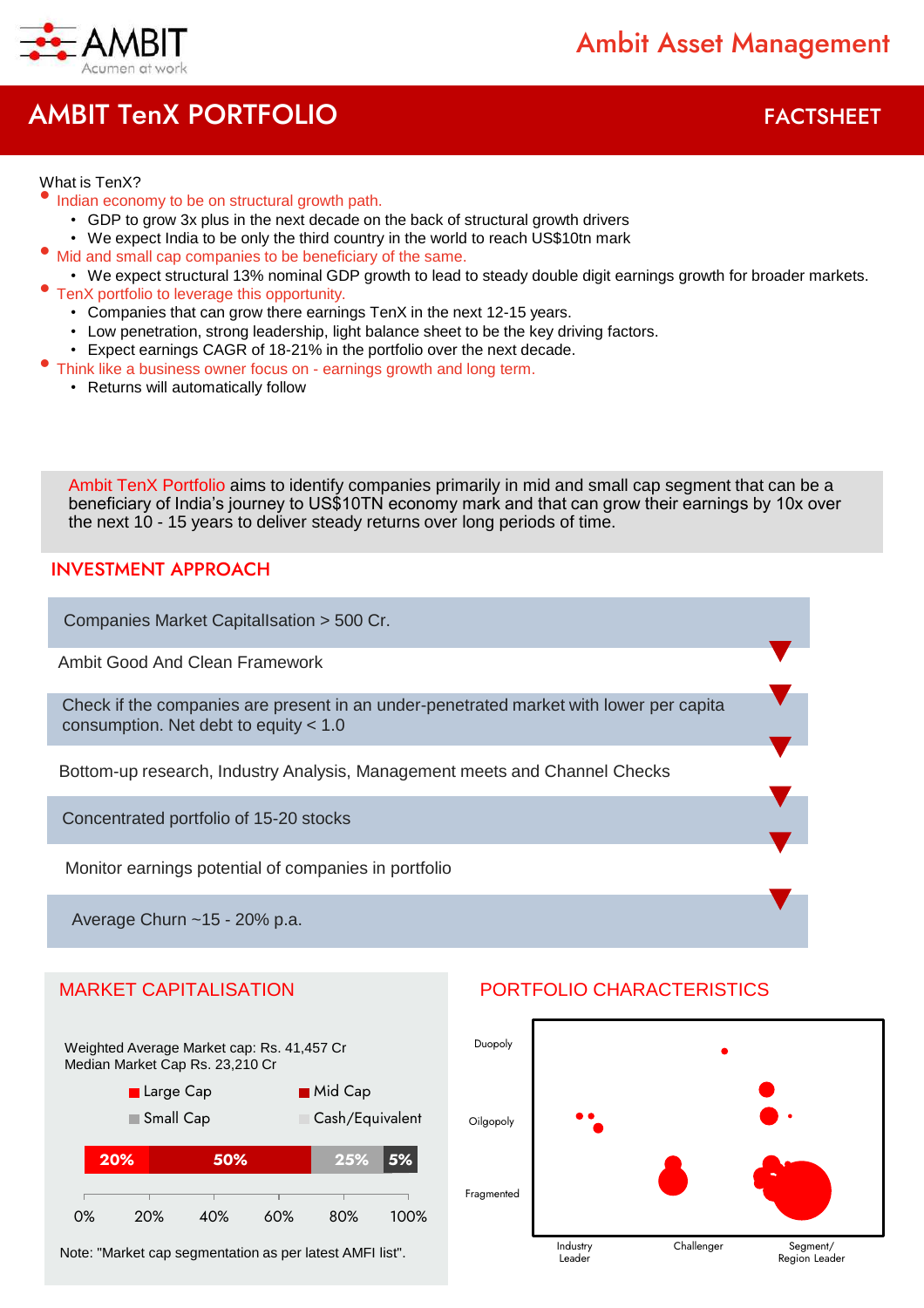

## Ambit Asset Management

#### 23% 20% 10% 10% 7% 6% 5% 5% 5% 4% 5% Financials Consumer Discription Industrials Information Technology Homebuilding Building Material Specialty Chemicals Pharmaceuticals E-Commerce Consumer Staples Cash/Equivalent **91 90** 85 90 95 100 105 Dec-21 Jan-22 Feb-22 Mar-22 Apr-22 May-22 Ambit TenX

Top 5 Holdings: Kajaria Ceramics, Aavas Financiers , Astral, AU Small Finance Bank, Cholamandalam Investment & Finance Company

## PERFORMANCE (%)

| Returns as on 31 <sup>st</sup> May'22 | 1M      | 3M       | 6M        | 1Y        | 2Y        | 3Y        | <b>Since</b><br>Inception* |
|---------------------------------------|---------|----------|-----------|-----------|-----------|-----------|----------------------------|
| <b>Ambit TenX Portfolio</b>           | $-5.6%$ | $-3.0\%$ | <b>NA</b> | <b>NA</b> | <b>NA</b> | <b>NA</b> | $-8.6%$                    |
| <b>BSE 400</b>                        | $-5.9%$ | $-0.7%$  | <b>NA</b> | <b>NA</b> | <b>NA</b> | <b>NA</b> | $-9.7%$                    |

### CALENDAR YEAR RETURNS (%)



#### SECTOR WISE HOLDINGS

0% 5% 10% 15% 20% 25%

#### MONTHLY NAV